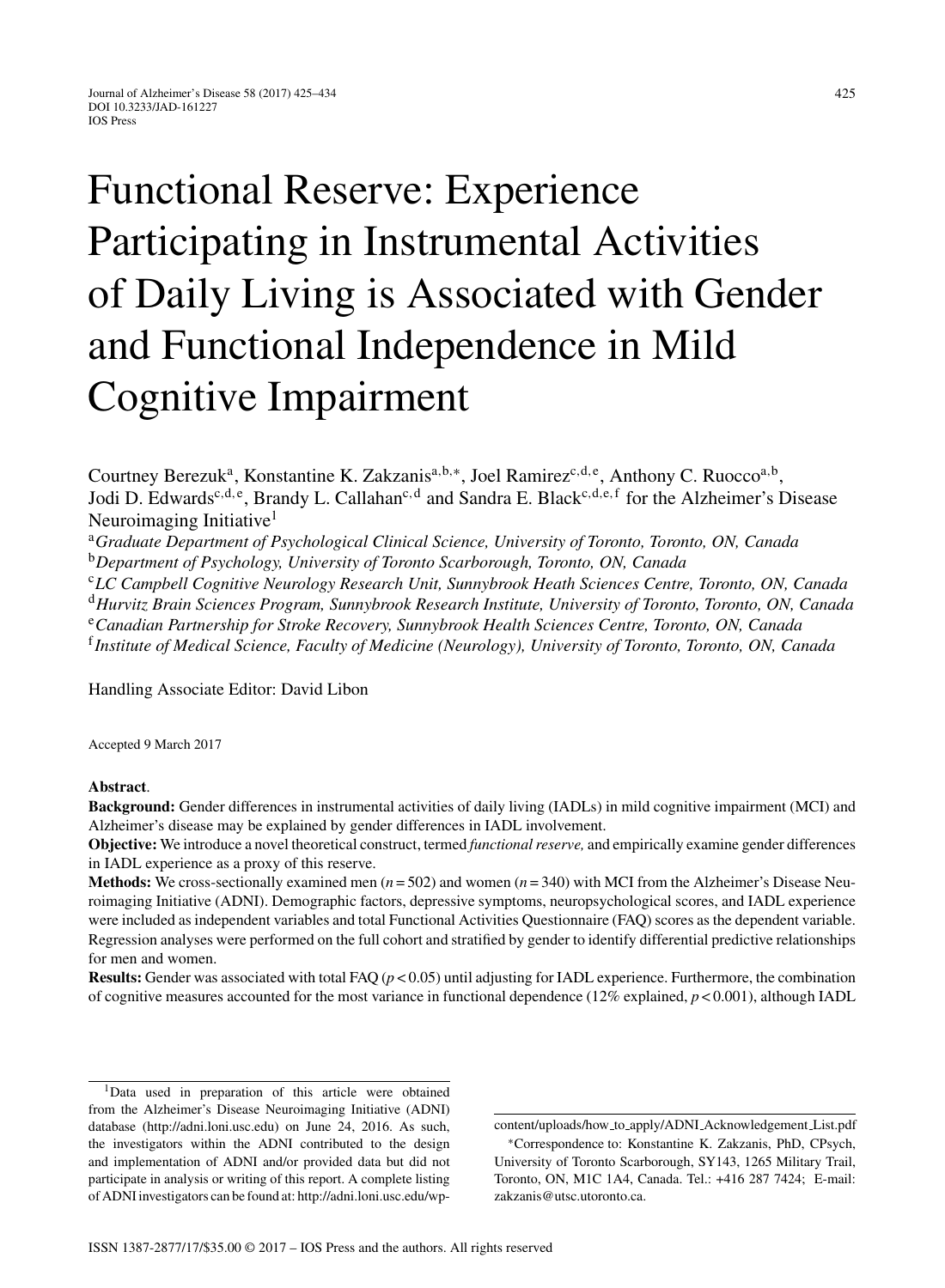experience was the most important single variable  $(4.8\%$  explained,  $p < 0.001$ ). Stratification by gender revealed that IADL experience accounted for 6.6% of the variance in FAQ score in men  $(p < 0.001)$  but only 2.4% in women  $(p = 0.001)$ ; however, the interaction between gender and experience was not statistically significant.

**Discussion:** A small effect of men showing greater functional dependence in MCI may be explained by lower IADL experience. Additionally, IADL experience was associated with superior functioning in all analyses, potentially through increased functional reserve. This concept of functional reserve may have implications for identifying individuals at risk for IADL dependence, preventing or delaying decline, and potentially treating functional impairment.

Keywords: Activities of daily living, cognitive reserve, disability, functional impairment, instrumental activities of daily living, sex differences

#### **INTRODUCTION**

Functional disability associated with dementia is a significant economic problem that negatively impacts the patient, caregiver, and health care system [1]. In fact, impairment in activities of daily living (ADLs) is a diagnostic requirement for Alzheimer's dementia (AD) [2], whereas individuals with mild cognitive impairment (MCI) should not be dependent in daily functioning [3]. As a result, ADL impairment is one of the criteria used to differentiate AD from its prodromal stages. Nevertheless, recent research now suggests that although independence should be overall maintained, mild impairment in instrumental ADLs (IADLs) may occur in individuals with MCI [4].

In recent years, there has also been an increased focus on understanding potential gender differences in persons with MCI, AD, and related dementias [5]. Although women in this population tend to show worse cognitive ability [6, 7], gender differences in everyday functioning (ADLs) remain understudied, with the limited existing data showing inconsistent evidence for gender differences. A prior cross-sectional study has shown that in mild to moderate AD, men appear to be at a significantly higher risk for functional disability on the Disability Assessment for Dementia, despite greater verbal memory ability and more years of education [8]. Furthermore, a study examining gender differences in MCI found that men showed greater IADL impairment on cognitively demanding activities [9].

Inconsistent with these studies, longitudinal analyses of individuals with MCI found that women declined at a significantly faster rate over eight years of follow-up on the Clinical Dementia Rating Scale Sum of Boxes (CDR-SB) [6]. In addition to these discrepancies, one study found that functioning on the CDR-SB appears to predict conversion from MCI to AD in men [10], whereas another study found that scores on IADLs better predicted conversion to dementia in women [11].

One explanation for some of these mixed findings may be the fact that the CDR-SB is a combined measure of cognition and functioning; therefore, scores from this instrument may be measuring a construct that differs slightly from purer measures of functioning [12]. Furthermore, several studies have hypothesized that gender differences in IADL involvement (e.g., cooking, cleaning, shopping) may explain some of the differences between men and women in terms of functional disability [8, 13]. However, to our knowledge, no study to date as empirically examined the potential mediating influence of such experience in terms of gender differences or functional decline in general.

The present study introduces the novel construct of *functional reserve* and defines it as the protective influence of participating in IADLs throughout life, which may then guard against neurodegenerative functional decline. We operationalized this construct using IADL experience as a proxy. The purpose of this study is to examine how men and women with MCI differ in terms of functional dependence and to investigate whether IADL experience may influence this relationship by potentially contributing to an underlying functional reserve. Furthermore, we speculate on the potential cognitive and physical mechanisms that may underlie functional reserve and recommend avenues for future research needed to validate this hypothesis.

## **METHODS**

Data were obtained from the Alzheimer's Disease Neuroimaging Initiative (ADNI) database [\(http://adni.loni.usc.edu;](http://adni.loni.usc.edu) accessed on June 24, 2016). The ADNI was launched in 2003 as a public-private partnership, led by Principal Investigator Michael W. Weiner, MD. The primary goal of ADNI has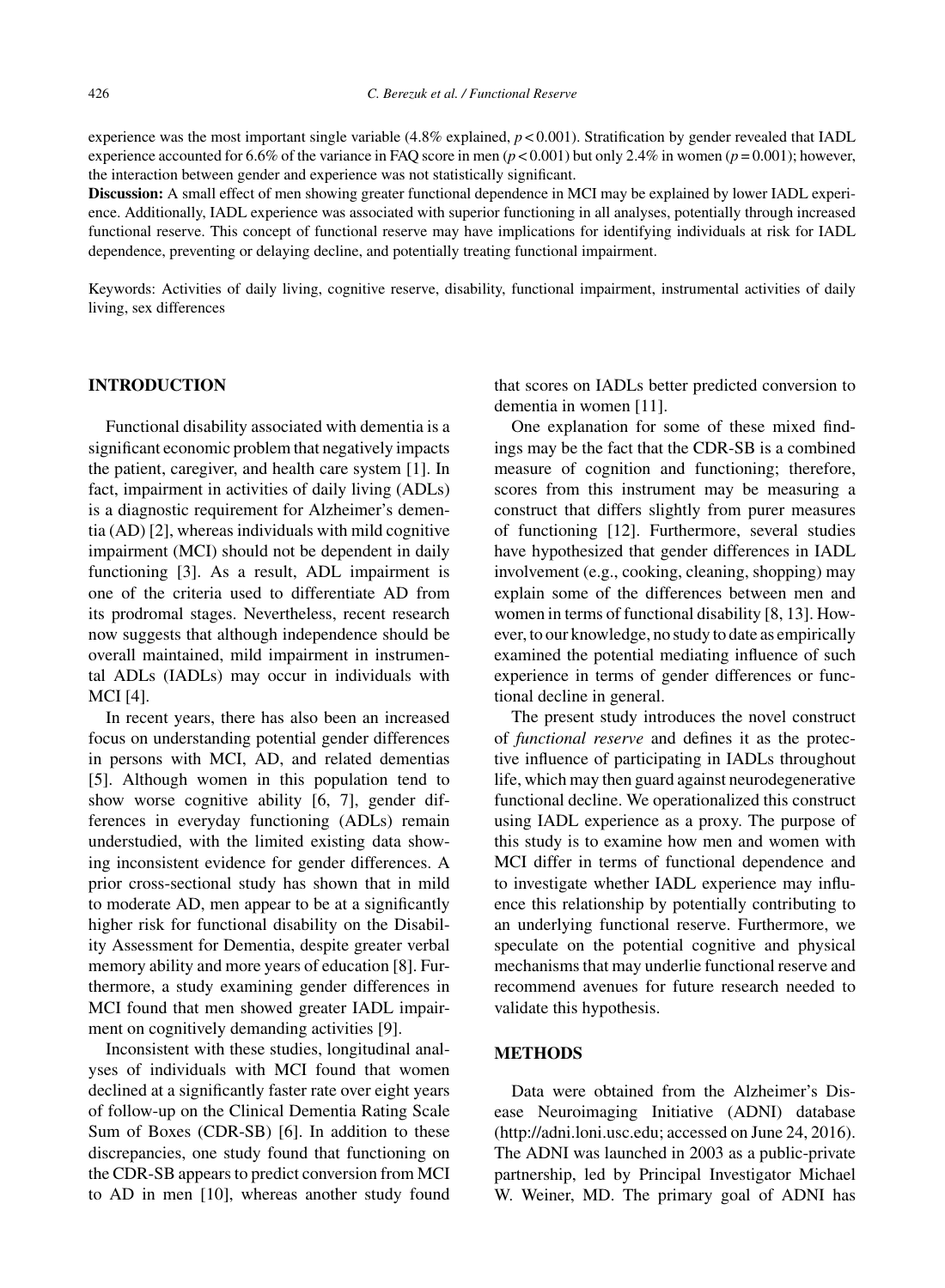been to test whether serial magnetic resonance imaging (MRI), positron emission tomography, other biological markers, and clinical and neuropsychological assessment can be combined to measure the progression of MCI and early AD. For up-to-date information, see [http://www.adni-info.org.](http://www.adni-info.org)

ADNI was conducted according to the Good Clinical Practice guidelines, the Declaration of Helsinki, US 21 CFR Part 50 – Protection of Human Subjects, and Part 56 – Institutional Review Boards, and pursuant to state and federal regulations. Written informed consent was obtained from all participants and/or authorized representatives and the study partners.

## *Participants*

Of the 1,737 participants enrolled in ADNI-1, ADNI-GO, and ADNI-2 at the time of this study, only individuals with a baseline diagnosis of MCI and complete Functional Activities Questionnaire (FAQ) data were included  $(n = 862)$ . Detailed information about inclusion and exclusion criteria across ADNI phases can be found within the procedures manuals [14]. Of this sample, baseline data were missing for apolipoprotein E-ε4 (APOE4) status  $(n=3)$ , Rey Auditory Verbal Learning Test (AVLT) delay recognition  $(n=1)$ , Trails B/A ratio  $(n=13)$ , Boston Naming Test (BNT;  $n = 3$ ), resulting in a final sample size of 843 (341 women, 502 men).

## *Measures*

#### *Activities of daily living assessment*

The FAQ is a 10-item assessment tool [15] that is administered to the participant's study partner to assess experience and dependency in different IADLs. The items included on the FAQ are (1) managing finances; (2) assembling important forms; (3) shopping alone; (4) participating in a hobby or game of skill; (5) preparing a hot beverage; (6) preparing a balanced meal; (7) keeping track of current events; (8) watching/understanding TV, books, or magazines; (9) remembering appointment or important events; and (10) travelling out of the neighborhood. Each IADL item is scored from  $0$  to  $3:0$  = normal; 1 = remains independent with some difficulty;  $2 =$  currently requires assistance;  $3 =$  currently dependent;  $0 =$ *never did* but could do now; and 1 = *never did* and would have difficulty now. These scores are summed to provide a total score ranging from 0 to 30 with higher scores indicating greater dependency. IADL experience was quantified as the number of IADL items scored as "normal", "remains independent with some difficulty", "currently requires assistance" or "currently dependent", providing a score from 0 to 10 with higher scores indicating past experience on a greater number of IADLs.

### *Neuropsychological test measures*

Of interest were measures of memory (delayed recall and delayed recognition on the AVLT and delayed recall on Story A from the Logical Memory [LM-II]); executive functioning (Trails B/A ratio), and language (i.e., BNT total correct and Categorical Fluency total animals correct). Raw test scores were used in all analyses. See the ADNI protocol manual for full details on neuropsychological, neuropsychiatric, and functional test measures [14].

#### *Measure of depression*

Existing research suggests that depression is predictive of decline in IADLs [16]. As such, depressive symptoms were rated using the Geriatric Depression Scale (GDS).

#### *Statistical analysis*

Statistical analyses were conducted using SPSS (Released 2013. IBM SPSS Statistics for Windows, Version 22.0. Armonk, NY: IBM Corp.). Bivariate comparisons of men and women at baseline were conducted using independent *t*-tests, Mann-Whitney U, and Pearson Chi square. Variables that violated the assumption of normality were offset and log transformed (total FAQ, IADL experience, Trails B/A, and BNT). Negatively skewed variables were reflected before and after transformation (IADL experience and BNT).

Firstly, data were analyzed using a four-block hierarchical linear regression, predicting total FAQ score. Block 1 was classified as Demographic Factors (gen $der [0 = women, 1 = men], age at baseline, education,$ and APOE4 status  $[0 = no \; \varepsilon 4 \; \text{alleles}, \; 1 = one \; \text{or} \; \text{two}$ ε4 alleles]); Block 2 as Depressive Symptoms (GDS score); Block 3 as Cognition (AVLT delay recall, AVLT delay recognition, LM-II delay recall, Trails B/A, Categorical Fluency, BNT); and Block 4 as Functional Reserve (IADL experience). Multivariate outliers were removed if the Mahalanobis distance was significant at  $p < 0.001$  ( $n = 1$ ). The assumption of multicollinearity was assessed using variance inflation factors, which was not violated for any variable.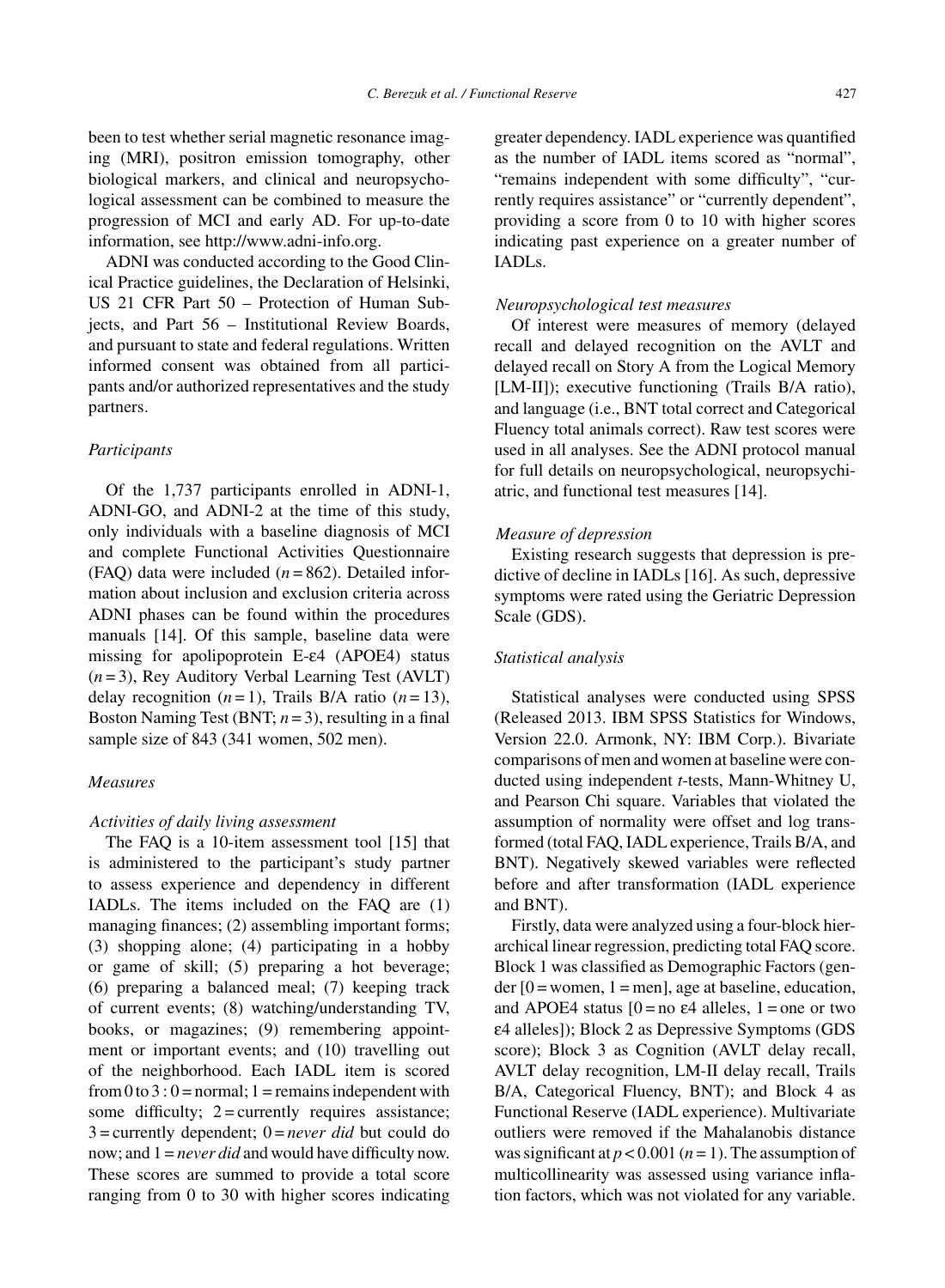In order to see the relative contribution of these variables within each gender, the regression models were reanalyzed separately for men and women. This approach allows for easy interpretation of the variance accounted for in men and women; however, stratification does not allow for these regression coefficients to be directly compared. As a result, a final regression was conducted, with significant variables from these stratified regressions (i.e., GDS, AVLT delay recall, AVLT delay recognition, LM-II delay recall, and IADL Experience) entered as interactions with gender within a fifth block. To meet the assumption of multicollinearity, these variables were mean-centered prior to creating the interaction terms.

#### **RESULTS**

Bivariate comparisons are summarized in Table 1. Women were significantly younger, had higher scores on the AVLT delay recall, higher scores on the FAQ, and had greater IADL experience. However, women also had fewer years of education, higher scores on the GDS, lower scores on the LM-II delay recall, and lower scores on the BNT. There were no significant gender differences in APOE4 status, MMSE scores, AVLT delay recognition, Trails B/A, or Category Fluency.

Regression results are reported in Table 2. Hierarchical regression revealed that at Block 1, Demographic Factors significantly predicted total FAQ  $(F(4,837) = 6.43, p < 0.001)$  and accounted for 3% of the variation in FAQ score. Including Depression in the regression model explained an added  $1.4\%$  ( $F(1,836) = 12.06$ ,  $p < 0.001$ ), and adding Cognition explained an additional 12.4%  $(F(6,830) = 20.57, p < 0.001)$ . Finally, including Functional Reserve accounted for 4.8% of the variation in FAQ total score, above and beyond the other explanatory variables with a significant  $R^2$  of *F*(1,829) = 51.01, *p* < 0.001.

Although the effect size was small, gender was significantly associated with total FAQ above and beyond the other demographic variables, depressive symptoms, and cognition, with men showing greater dependence  $(p=0.016)$ . However, gender did not remain significant in Block 4, after including IADL experience  $(p=0.334)$ . In Block 4, IADL experience was the most important predictor of FAQ, as it uniquely explained 4.8% of the variation. The indirect effect of IADL experience on the relationship between gender and FAQ score was significant when tested using the Sobel test (ab =  $0.114$ ,  $p < 0.001$ , BCa CI [0.76, 0.17]). Above and beyond all of the variables included in the regression, FAQ was also significantly associated with AVLT delay recall (0.7%), AVLT delay recognition (0.4%), and LM-II delay recall (2%). Trails B/A was trending (0.3%,  $p = 0.072$ ). APOE4 was a significant predictor of FAQ (1%) until Cognition was added to the model. GDS was significantly associated with FAQ in all Blocks (1.4%–1.6%). Together, all variables included in the regression model accounted for 22% of the variation in total FAQ.

The contribution of these predictors appeared to differ when stratified by gender. Cognition accounted

| Table 1                                                                                                |
|--------------------------------------------------------------------------------------------------------|
| Baseline characteristics with men and women compared using independent samples t-test, Mann-Whitney U, |
| or Pearson Chi Square                                                                                  |

|                               | Men<br>$(n=502)$ | Women<br>$(n=340)$ | <b>Statistic</b> | $\boldsymbol{p}$ | <b>Effect Size</b> |  |
|-------------------------------|------------------|--------------------|------------------|------------------|--------------------|--|
| Age (years)                   | $73.87 \pm 7.38$ | $71.96 \pm 7.77$   | $-3.6$           | < 0.001          | 0.25               |  |
| Education (years)             | $16.27 \pm 2.80$ | $15.46 \pm 2.74$   | $-4.2$           | < 0.001          | 0.15               |  |
| APOE4 <sup>b</sup>            | $256(51\%)$      | 169 (49.7%)        | 0.135            | 0.73             |                    |  |
| FAO $(30)^a$                  | $2 + 5$          | $1 + 4$            | 76105            | 0.006            | 0.09               |  |
| FAO Experience $(10)^a$       | $9\pm 2$         | $10 + 1$           | 67784            | < 0.001          | 0.19               |  |
| GDS (/15)                     | $1.57 \pm 1.35$  | $1.8 \pm 1.52$     | 2.3              | 0.02             | 0.16               |  |
| MMSE (/30)                    | $27.56 \pm 1.78$ | $27.65 \pm 1.85$   | 0.75             | 0.47             |                    |  |
| $AVLT$ delay recall $(15)$    | $3.39 \pm 3.36$  | $4.59 \pm 4.43$    | 4.203            | < 0.001          | 0.31               |  |
| AVLT delay recognition $(15)$ | $10.42 \pm 3.21$ | $10.9 \pm 3.71$    | 1.956            | 0.051            | 0.14               |  |
| LM-II delay recall $(25)$     | $5.89 \pm 3.31$  | $5.35 \pm 3.49$    | $-2.278$         | 0.02             | 0.16               |  |
| Trails B/A <sup>a</sup>       | $2.54 \pm 1.48$  | $2.56 \pm 1.40$    | 84513            | 0.81             |                    |  |
| Categorical Fluency           | $17.1 \pm 5.14$  | $17.18 \pm 5.10$   | 0.24             | 0.81             |                    |  |
| $BNT (730)^{a}$               | $28 \pm 4$       | $27 \pm 5$         | 76658            | 0.012            | 0.09               |  |

All normally distributed data are presented as mean  $\pm$  SD and compared using *t*-tests. <sup>a</sup>Presented as median  $\pm$  IQR and compared using Mann-Whitney U due to non-normality. bPresented as *n* (%) positive and compared using Pearson Chi Square.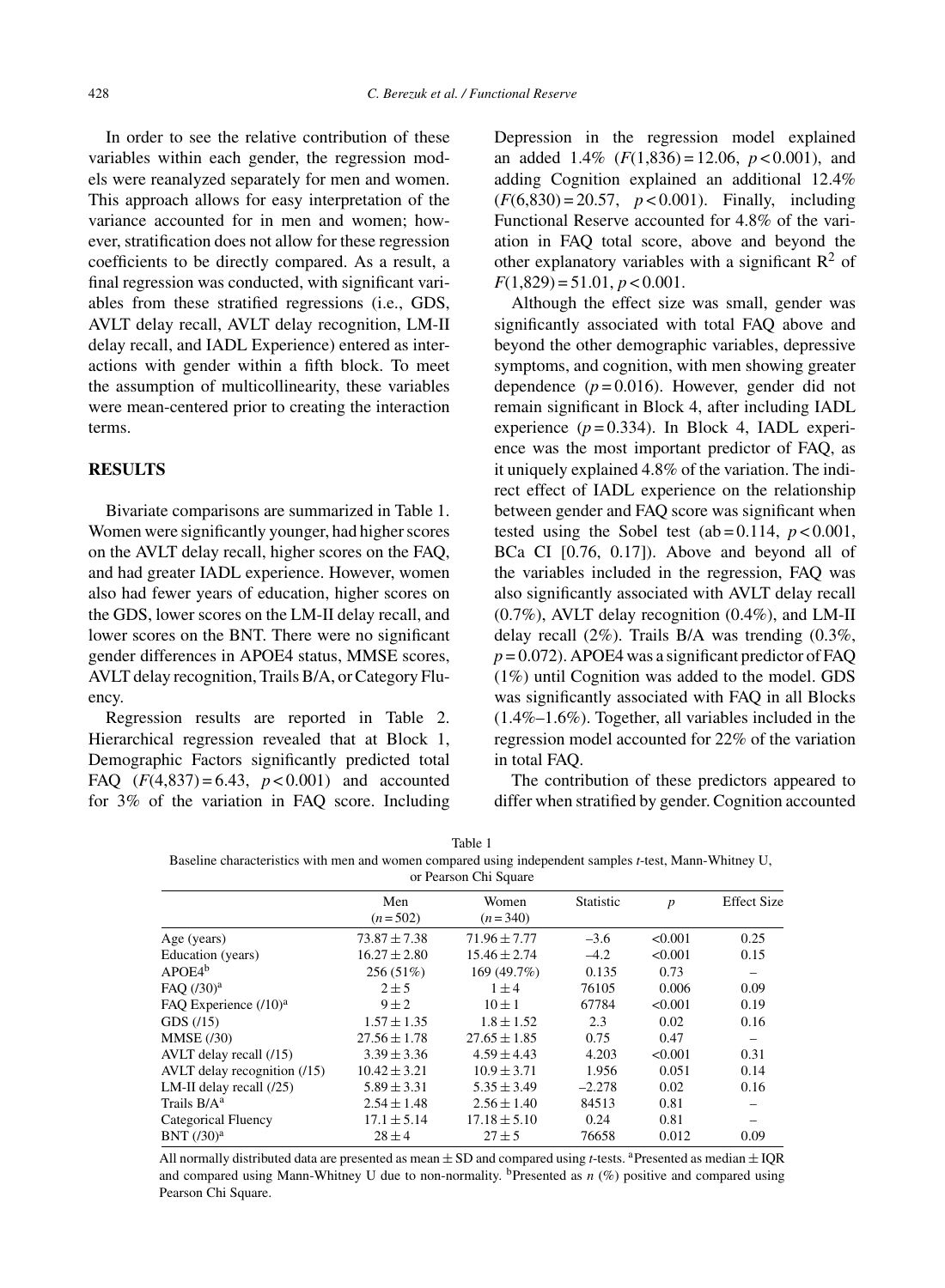|                                     | β       | $\boldsymbol{t}$ |               | $sr^2$ | $\mathbb{R}$ | $R^2$ | $\Delta R^2$ |
|-------------------------------------|---------|------------------|---------------|--------|--------------|-------|--------------|
| Block 1                             |         |                  |               |        | 0.17         | 0.03  | 0.03         |
| Gender                              | 0.08    | 2.33             | ∗             | 0.006  |              |       |              |
| Age                                 | 0.10    | 2.79             | $**$          | 0.009  |              |       |              |
| Education                           | $-0.02$ | $-0.66$          |               | 0.001  |              |       |              |
| <b>APOE4 Positive</b>               | 0.12    | 3.38             | ***           | 0.013  |              |       |              |
| Block 2                             |         |                  |               |        | 0.21         | 0.04  | 0.014        |
| Gender                              | 0.09    | 2.58             | ∗             | 0.008  |              |       |              |
| Age                                 | 0.11    | 3.09             | $\ast$ $\ast$ | 0.011  |              |       |              |
| Education                           | $-0.02$ | $-0.69$          |               | 0.001  |              |       |              |
| APOE4                               | 0.11    | 3.29             | $\ast$ $\ast$ | 0.012  |              |       |              |
| $GDS^b$                             | 0.12    | 3.47             | ***           | 0.014  |              |       |              |
| Block 3                             |         |                  |               |        | 0.41         | 0.17  | 0.124        |
| Gender                              | 0.08    | 2.42             | ∗             | 0.006  |              |       |              |
| Age                                 | 0.03    | 0.81             |               | 0.001  |              |       |              |
| Education                           | 0.07    | 1.94             |               | 0.004  |              |       |              |
| APOE4                               | 0.03    | 0.76             |               | 0.001  |              |       |              |
| $GDS^b$                             | 0.13    | 3.98             | ***           | 0.016  |              |       |              |
| <b>AVLT Delay Recall</b>            | $-0.13$ | $-2.83$          | $**$          | 0.008  |              |       |              |
| <b>AVLT Delay Recognition</b>       | $-0.09$ | $-2.20$          | $\ast$        | 0.005  |              |       |              |
| <b>LM-II Delay Recall</b>           | $-0.21$ | $-5.35$          | ***           | 0.029  |              |       |              |
| Trails $B/A^{a,b}$                  | 0.06    | 1.87             |               | 0.003  |              |       |              |
| Categorical Fluency                 | $-0.02$ | $-0.46$          |               | 0.000  |              |       |              |
| BNT <sup>a</sup>                    | $-0.01$ | $-0.25$          |               | 0.000  |              |       |              |
| Block 4                             |         |                  |               |        | 0.46         | 0.22  | 0.048        |
| Gender                              | 0.03    | 0.97             |               | 0.001  |              |       |              |
| Age                                 | 0.04    | 1.11             |               | 0.001  |              |       |              |
| Education                           | 0.06    | 1.93             |               | 0.003  |              |       |              |
| APOE4                               | 0.02    | 0.55             |               | 0.000  |              |       |              |
| $GDS^b$                             | 0.12    | 3.87             | ***           | 0.014  |              |       |              |
| <b>AVLT Delay Recall</b>            | $-0.12$ | $-2.78$          | $\ast$ $\ast$ | 0.007  |              |       |              |
| <b>AVLT Delay Recognition</b>       | $-0.08$ | $-2.08$          | *             | 0.004  |              |       |              |
| <b>LM-II Delay Recall</b>           | $-0.18$ | $-4.78$          | ***           | 0.022  |              |       |              |
| Trails $B/A^{a,b}$                  | 0.06    | 1.80             |               | 0.003  |              |       |              |
| Categorical Fluency                 | $-0.02$ | $-0.62$          |               | 0.000  |              |       |              |
| <b>BNT</b> <sup>a</sup>             | 0.02    | 0.43             |               | 0.000  |              |       |              |
| <b>IADL</b> Experience <sup>a</sup> | $-0.23$ | $-7.14$          | ***           | 0.048  |              |       |              |

Table 2

 $N = 842$ ;  $* p < 0.05$ ,  $* p < 0.01$ ,  $* * p < 0.001$ . <sup>a</sup>Variable log transformed due to non-normality. <sup>b</sup>Larger values indicate greater impairment.

for 18% of the variability in FAQ score in women  $(F(6,329) = 13.1, p < 0.001)$  compared to 10% in men (*F*(6,491) = 9.1, *p* < 0.001). On the other hand, Functional Reserve accounted for 6.6% of the variability in FAQ men  $(F(1,490) = 39.8, p < 0.001)$ relative to 2.4% in women  $(F(1,328) = 10.6,$  $p = 0.001$ ). Of the cognitive measures entered, AVLT delay recall  $(2\%, t(490) = -3.0, p = 0.003)$  and LM-II delay recall  $(1\%, t(490) = -2.8, p = 0.005)$  were significant in men, whereas AVLT delay recognition  $(1\%, t(328) = -2.5, p = 0.012)$  and LM-II delay recall  $(4\%, t(328) = -4.4, p < 0.001)$  were significant predictors in women. Lastly, in the final block, GDS was a significant predictor in women  $(3\%, t(328) = 3.9, p < 0.001)$  and in men  $(1\%, t(490) = 2.0, p = 0.048)$ . To test whether these variables are differentially associated with FAQ scores across men and women, these variables were entered as interactions with gender. Overall, the variance explained by GDS, AVLT delay recall, AVLT delay recognition, LM-II delay recall, and IADL experience did not differ significantly by gender.

#### **DISCUSSION**

We sought to examine how men and women differ in terms of functional impairment in MCI and to determine whether gender differences may be related to an underlying *functional reserve*. Our findings suggest that, although the effect is small, male gender is significantly associated with worse functional ability in a large sample of patients with MCI. Furthermore, this male disadvantage may be partially explained by lower IADL experience in men within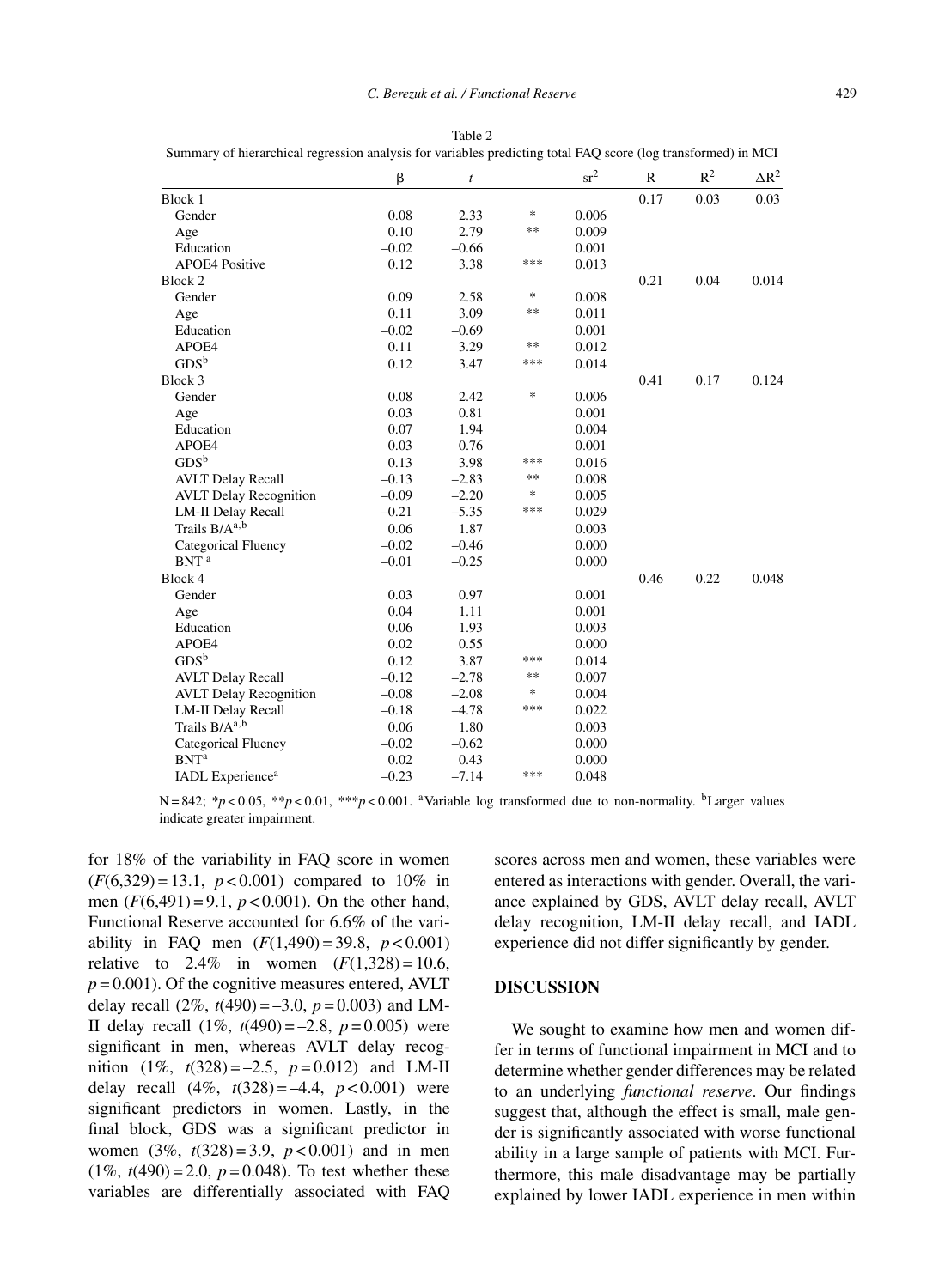this cohort. The block of cognitive variables as a whole accounted for the greatest amount of variance in functional dependence, although IADL experience was the most important single predictor. This may suggest that individuals with experience in a greater number of IADLs may develop a greater functional reserve, which might delay or slow functional decline in MCI.

Of the neuropsychological variables examined, delayed memory and recognition appear to be the only variables that are associated with functional dependence. Language ability did not significantly predict functional dependence. Additionally, individuals who were APOE4 carriers were more functionally dependent above and beyond age, gender, education, and depressive symptoms. This effect, however, was not significant after adjusting for cognition. This may indicate that possessing an APOE4 allele is associated with functional dependence in MCI as a result of its negative impact on cognition [17]. Finally, individuals with higher scores on the GDS showed greater functional impairment, although this relationship was not significantly different across genders. One study found that persistent apathy is a significant predictor for functional decline in women with AD [18]. Our study did not look specifically at apathy however, but rather, depressive symptoms overall.

Stratifying by gender demonstrated that overall cognition may better explain functional dependence in women, which was consistent with existing research [19]. However, when examining interactions with individual neuropsychological variables, no significant gender difference was found in terms of the variance explained. In terms of functional reserve, IADL experience appears to explain a greater amount of variance in men than women, which may be explained by the greater range of IADL experience in men  $(range=4-10)$  compared to women  $(range = 6-10)$ . However, this gender difference was also not statistically significant.

Overall, this study suggests that individuals with MCI who have experience on a greater number of IADLs tend to show superior functioning crosssectionally. We propose that this experience may result in a resiliency to early functional decline through an increased functional reserve. Although the data provided through ADNI did not allow for the possible mechanisms of this resiliency to be explored, we would like to provide hypotheses for these mechanisms as avenues for future research on this topic. Given that the two main components

of functional independence are cognitive ability and physical performance [20], it therefore follows that functional reserve may directly enable each of these components. Specifically, we hypothesize that increased IADL experience may result in developed resiliency in the form of neurological and physical changes.

# *Association with existing cognitive and brain reserve theories*

To our knowledge, this is the first study to examine the influence of IADL experience on functional dependence. Our functional reserve hypothesis, borne out by the present study findings, is likely complementary with other existing reserve hypotheses (i.e., brain reserve [21] and cognitive reserve [22]), both of which have also been used to explain gender differences in neurodegenerative disorders. The concept of brain reserve suggests that certain factors, such as brain size, neuronal density, and number of synapses, may provide protection against the impact of neurodegeneration [21]. Cognitive reserve is thought to develop through lifestyle-related factors, such as higher educational attainment, increased occupational complexity, and frequency of mental stimulation throughout life. This may increase the brain's ability to utilize deficient neural networks through greater neural efficiency and/or neural compensation through intact networks [22]. Generally, men are thought to possess greater brain reserve (i.e., greater brain size, and white matter volumes, although women tend to have a greater proportion of grey matter) and cognitive reserve (i.e., higher educational and occupational attainment), which may explain some of the differences found between men and women with MCI and AD [23].

# *Potential underlying mechanisms of functional reserve*

## *Proposed cognitive mechanisms*

The learning and mastering of daily activities inevitably results in changes at the neuronal and functional brain network level. Taking from the cognitive reserve literature, these neural changes may increase an individual's ability to compensate for the effects of neurodegeneration, possibly through greater efficiency utilizing residual connectivity in damaged brain regions (i.e., neural efficiency) or better deployment of unaffected brain regions (i.e., neural compensation) [22]. As a result, it is possible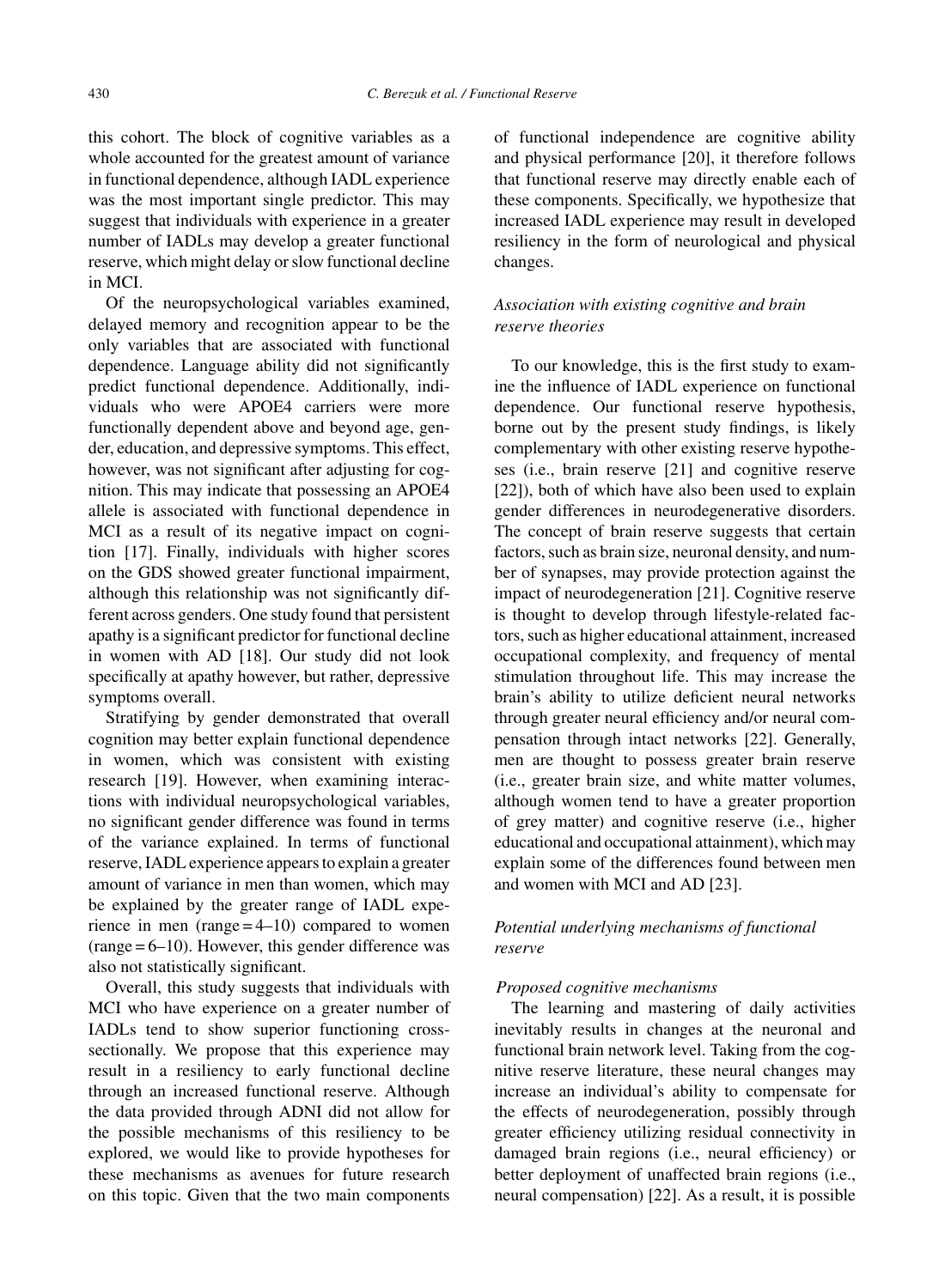that repetitive IADL experience may increase the cognitive capacity specific to related and unrelated tasks, thus prolonging functional independence (see Fig. 1). This may lead to a greater efficiency of expansive brain networks required for general IADL functioning [24] and within more specific regions involved in specific ADLs (e.g., angular gyrus for financial management) [25]. To explore these speculations, structural and functional brain imaging studies are needed to examine if the association between functional reserve and IADL decline is mediated by changes at the neurobiological level.

#### *Proposed physical mechanisms*

In addition to the cognitive skills necessary for functional independence, adequate motor ability is also required for many ADLs in terms of strength, coordination, and endurance, with several studies finding a direct link between physical activity and

functional status [26] (see Fig. 1). Many IADLs in themselves may be considered a form of exercise, and as such, the physical demands of frequently performing these tasks may contribute to a physical resiliency to functional decline. Furthermore, physical exercise may act upon functional ability through exercise-induced cognitive enhancements [27], with some studies showing significant cognitive improvements after a single aerobic session [28]. Resistance training is also thought to impact cognition through the effects of insulin-like growth factor on brain regions, such as in the hippocampus [29]. Interestingly, it appears that a combination of aerobic and resistance training programs may be the most beneficial in terms of cognitive outcome, relative to either form of exercise independently [27, 30]. Therefore, performing IADLs that involve aerobic and resistant activity may result in both physical and cognitive improvements, both of which may result in increased



Fig. 1. Diagram of the potential mechanisms that underlie the functional reserve hypothesis proposed in this study.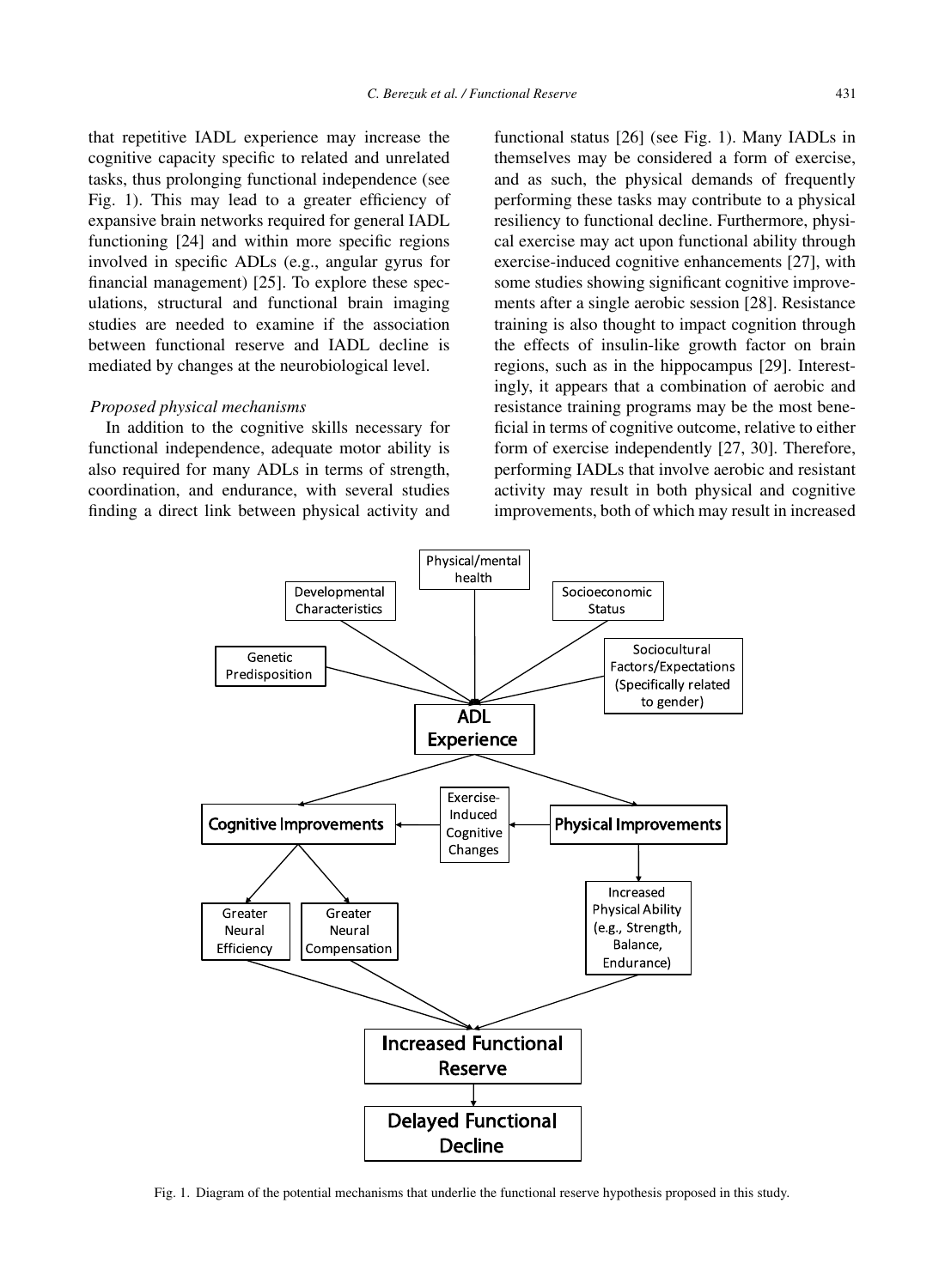independence. Unfortunately, the data available did not allow for the physicality of IADL experience to be quantified; therefore, the validity of these proposed physical mechanisms could not be tested. However, future research examining the associations between IADL experience, physical decline, and functional impairment may allow for these hypotheses to be directly tested.

#### *Limitations, future directions, and conclusion*

Although this study has the strength of a large sample size, there are limitations. Firstly, the FAQ may not be sensitive to subtle IADL changes that occur early in the course of MCI between men and women. Additionally, the use of the FAQ in an MCI population resulted in a ceiling effect of scores, which we improved using log transformation. Recent ADL assessment tools have been developed to better quantify early functional impairment [31]; however, these were not collected as part of the ADNI protocol. Secondly, the FAQ is an informant-based measure, and as such, reporting bias may exist. However, one study found stronger associations between executive functioning and informant reports than with self-reports [32]. Furthermore, we contend that this bias would not differ across genders, mitigating its impact in the present analyses [33]. Additionally, a study by Farias and colleagues (2005) found that informant-reports of functional status were effective in differentiating normal elderly, MCI, and AD; however, self-reports could not differentiate these diagnostic groups [34]. A study by Tabert and colleagues (2002) suggests that this may be due to decreased awareness in MCI, with a greater discrepancy between informant- and self-reports predicting conversion to dementia [35]. Overall, these studies support the validity of informant-reports on the FAQ in this study.

A third limitation is that although we theorize that greater IADL experience results in independence in everyday functioning, the present analysis cannot infer causation. Additionally, although we propose potential cognitive and physical mechanisms that may underlie functional reserve, the available ADNI measures did not allow for the cognitive and physical contributors to IADL experience to be discerned. Similarly, it has been proposed that cognitive reserve may attenuate the association between cognition and functioning [36]. Although we did not find a significant association with years of education, other measures of cognitive reserve that are not collected in ADNI (e.g., type of education, bilingualism) may be of interest in future research.

Finally, our measure of functional reserve dichotomizes each IADL and therefore does not incorporate information regarding frequency and duration of experience. For this reason, further research is needed to validate and incorporate a more sophisticated measure of functional reserve, which should be used to replicate these findings. Future longitudinal analyses are required to examine the influence of functional reserve on the rate of functional decline, as well as the relationship with neuroimaging markers. Additionally, examining functional reserve within MCI subcategories (e.g., converters versus non-converters, amnestic MCI versus nonamnestic MCI) will be investigated in future studies. Finally, further analyses looking at the impact of specific IADLs on patient outcomes are of interest. For example, the Lawton ADL scale omits several ADLs when assessing men as these are deemed to be gender-biased (i.e., food preparation, housekeeping, and laundry) [37]. Therefore, future studies examining how experience on these activities may influence the trajectories of individuals at risk for dementia should be conducted.

In summary, this preliminary study suggests that women with MCI may be better protected against functional dependence as a result of greater IADL involvement (i.e., functional reserve). We hypothesize that performing IADLs throughout life may produce neural and physical alterations, resulting in a greater capacity to withstand neurodegeneration. However, future prospective studies are needed to test and validate these potential mechanisms. The findings from this study may have implications for delaying and treating functional disability associated with aging and dementia. Specifically, this study may provide an empirical basis for a shift toward implementing therapeutic interventions that focus on functional skills training.

#### **ACKNOWLEDGMENTS**

Data collection and sharing for this project was funded by the Alzheimer's Disease Neuroimaging Initiative (ADNI) (National Institutes of Health Grant U01 AG024904) and DOD ADNI (Department of Defense award number W81XWH-12-2-0012). ADNI is funded by the National Institute on Aging, the National Institute of Biomedical Imaging and Bioengineering, and through generous contributions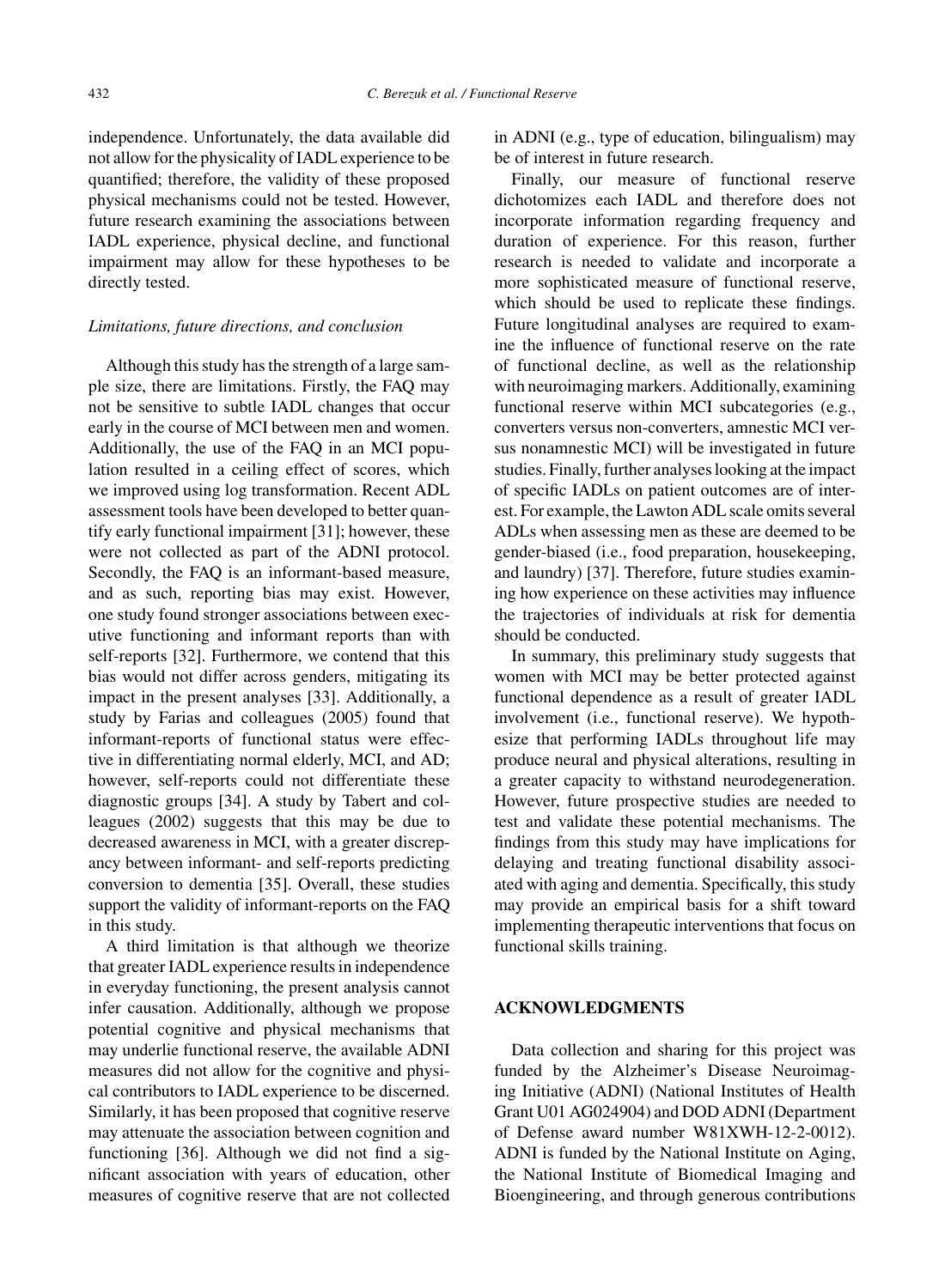from the following: AbbVie, Alzheimer's Association; Alzheimer's Drug Discovery Foundation; Araclon Biotech; BioClinica, Inc.; Biogen; Bristol-Myers Squibb Company; CereSpir, Inc.; Cogstate; Eisai Inc.; Elan Pharmaceuticals, Inc.; Eli Lilly and Company; EuroImmun; F. Hoffmann-La Roche Ltd and its affiliated company Genentech, Inc.; Fujirebio; GE Healthcare; IXICO Ltd.; Janssen Alzheimer Immunotherapy Research & Development, LLC.; Johnson & Johnson Pharmaceutical Research & Development LLC.; Lumosity; Lundbeck; Merck & Co., Inc.; Meso Scale Diagnostics, LLC.; NeuroRx Research; Neurotrack Technologies; Novartis Pharmaceuticals Corporation; Pfizer Inc.; Piramal Imaging; Servier; Takeda Pharmaceutical Company; and Transition Therapeutics. The Canadian Institutes of Health Research is providing funds to support ADNI clinical sites in Canada. Private sector contributions are facilitated by the Foundation for the National Institutes of Health ([http://www.fnih.org\)](http://www.fnih.org). The grantee organization is the Northern California Institute for Research and Education, and the study is coordinated by the Alzheimer's Therapeutic Research Institute at the University of Southern California. ADNI data are disseminated by the Laboratory for Neuro Imaging at the University of Southern California.

CB gratefully acknowledges partial financial support through a Canadian Graduate Scholarship from the Natural Sciences and Engineering Research Council of Canada. JR acknowledges financial support from the Canadian Institutes of Health Research (MT#13129), the Linda C. Campbell Foundation, Heart & Stroke Foundation Canadian Partnership for Stroke Recovery, and the Canadian Vascular Network. ACR acknowledges support from the New Investigator Salary Award (MSH–130177), the Canadian Institutes of Health Research, and an Early Researcher Award (ER14-10-185) from the Ministry of Research and Innovation, Province of Ontario. JDE gratefully acknowledges support from the Heart and Stroke Foundation of Canada with a Focus on Stroke Post-Doctoral Fellowship award and from the Canadian Partnership for Stroke Recovery and Linda C. Campbell Foundation. BLC gratefully acknowledges financial support from the Alzheimer's Association (#AACF-16-443540).

SEB receives financial support from the Department of Medicine, Sunnybrook HSC, the Sunnybrook Research Institute, the Brill Chair in Neurology from the University of Toronto and as Executive Director of the Toronto Dementia Research Alliance.

These findings have been presented as a platform presentation at the 2016 Alzheimer's Association International Conference (AAIC) in Toronto, Canada.

Authors' disclosures available online [\(http://j-alz.](http://j-alz.com/manuscript-disclosures/16-1227r1) [com/manuscript-disclosures/16-1227r1\)](http://j-alz.com/manuscript-disclosures/16-1227r1).

#### **REFERENCES**

- [1] Alzheimer's Disease International (2010) *World Alzheimer Report 2010: The Global Economic Impact of Dementia*, Alzheimer's Disease International, London, UK.
- [2] McKhann GM, Knopman DS, Chertkow H, Hyman BT, Jack CR Jr, Kawas CH, Klunk WE, Koroshetz WJ, Manly JJ, Mayeux R, Mohs RC, Morris JC, Rossor MN, Scheltens P, Carrillo MC, Thies B, Weintraub S, Phelps CH (2011) The diagnosis of dementia due to Alzheimer's disease: Recommendations from the National Institute on Aging-Alzheimer's Association workgroups on diagnostic guidelines for Alzheimer's disease. *Alzheimers Dement* **7**, 263-269.
- [3] Albert MS, DeKosky ST, Dickson D, Dubois B, Feldman HH, Fox NC, Gamst A, Holtzman DM, Jagust WJ, Petersen RC, Snyder PJ, Carrillo MC, Thies B, Phelps CH (2011) The diagnosis of mild cognitive impairment due to Alzheimer's disease: Recommendations from the National Institute on Aging-Alzheimer's Association workgroups on diagnostic guidelines for Alzheimer's disease. *Alzheimers Dement* **7**, 270-279.
- [4] Jekel K, Damian M, Wattmo C, Hausner L, Bullock R, Connelly PJ, Dubois B, Eriksdotter M, Ewers M, Graessel E, Kramberger MG, Law E, Mecocci P, Molinuevo JL, Nygård L, Olde-Rikkert MG, Orgogozo J-M, Pasquier F, Peres K, Salmon E, Sikkes SA, Sobow T, Spiegel R, Tsolaki M, Winblad B, Frölich L (2015) Mild cognitive impairment and deficits in instrumental activities of daily living: A systematic review. *Alzheimers Res Ther* **7**, 17.
- [5] Mazure CM, Swendsen J (2016) Sex differences in Alzheimer's disease and other dementias. *Lancet Neurol* **15**, 451-452.
- [6] Lin KA, Choudhury KR, Rathakrishnan BG, Marks DM, Petrella JR, Doraiswamy PM (2015) Marked gender differences in progression of mild cognitive impairment over 8 years. *Alzheimers Dement (N Y)* **1**, 103-110.
- [7] Irvine K, Laws KR, Gale TM, Kondel TK (2012) Greater cognitive deterioration in women than men with Alzheimer's disease: A meta analysis. *J Clin Exp Neuropsychol* **34**, 989-998.
- [8] Benke T, Delazer M, Sanin G, Schmidt H, Seiler S, Ransmayr G, Dal-Bianco P, Uranüs M, Marksteiner J, Leblhuber F, Kapeller P, Bancher C, Schmidt R (2013) Cognition, gender, and functional abilities in Alzheimer's disease: How are they related? *J Alzheimers Dis* **35**, 247-252.
- [9] Reppermund S, Sachdev PS, Crawford J, Kochan NA, Slavin MJ, Kang K, Trollor JN, Draper B, Brodaty H (2011) The relationship of neuropsychological function to instrumental activities of daily living in mild cognitive impairment. *Int J Geriatr Psychiatry* **26**, 843-852.
- [10] Kim S, Kim MJ, Kim S, Kang HS, Lim SW, Myung W, Lee Y, Hong CH, Choi SH, Na DL, Seo SW, Ku BD, Kim SY, Kim SY, Jeong JH, Park SA, Carroll BJ, Kim DK (2015) Gender differences in risk factors for transition from mild